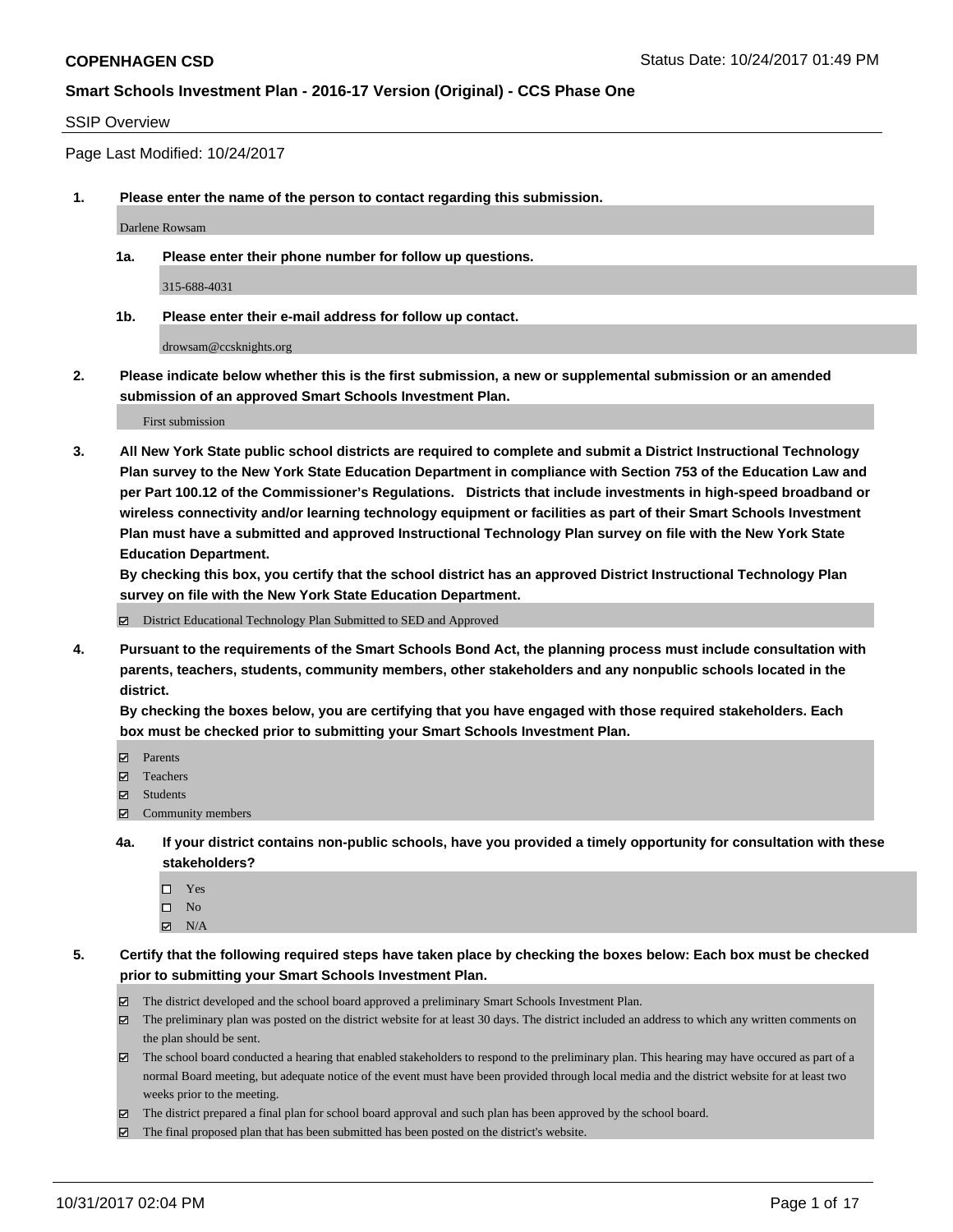## SSIP Overview

Page Last Modified: 10/24/2017

**5a. Please upload the proposed Smart Schools Investment Plan (SSIP) that was posted on the district's website, along with any supporting materials. Note that this should be different than your recently submitted Educational Technology Survey. The Final SSIP, as approved by the School Board, should also be posted on the website and remain there during the course of the projects contained therein.**

CCS NYS Smart Schools Investment Plan.pdf SSIP Public Hearing Presentation.pdf

**5b. Enter the webpage address where the final Smart Schools Investment Plan is posted. The Plan should remain posted for the life of the included projects.**

http://www.ccsknights.org/o/copenhagen-school/browse/4990

**6. Please enter an estimate of the total number of students and staff that will benefit from this Smart Schools Investment Plan based on the cumulative projects submitted to date.**

625

**7. An LEA/School District may partner with one or more other LEA/School Districts to form a consortium to pool Smart Schools Bond Act funds for a project that meets all other Smart School Bond Act requirements. Each school district participating in the consortium will need to file an approved Smart Schools Investment Plan for the project and submit a signed Memorandum of Understanding that sets forth the details of the consortium including the roles of each respective district.**

 $\Box$  The district plans to participate in a consortium to partner with other school district(s) to implement a Smart Schools project.

**8. Please enter the name and 6-digit SED Code for each LEA/School District participating in the Consortium.**

| <b>Partner LEA/District</b> | <b>ISED BEDS Code</b> |
|-----------------------------|-----------------------|
| (No Response)               | (No Response)         |

**9. Please upload a signed Memorandum of Understanding with all of the participating Consortium partners.**

(No Response)

**10. Your district's Smart Schools Bond Act Allocation is:**

\$625,435

**11. Enter the budget sub-allocations by category that you are submitting for approval at this time. If you are not budgeting SSBA funds for a category, please enter 0 (zero.) If the value entered is \$0, you will not be required to complete that survey question.**

|                                       | Sub-           |
|---------------------------------------|----------------|
|                                       | Allocations    |
| <b>School Connectivity</b>            | l 0            |
| Connectivity Projects for Communities | $\overline{0}$ |
| <b>Classroom Technology</b>           | 243,900        |
| Pre-Kindergarten Classrooms           | l O            |
| Replace Transportable Classrooms      | $\Omega$       |
| High-Tech Security Features           | $\overline{0}$ |
| Totals:                               | 243,900        |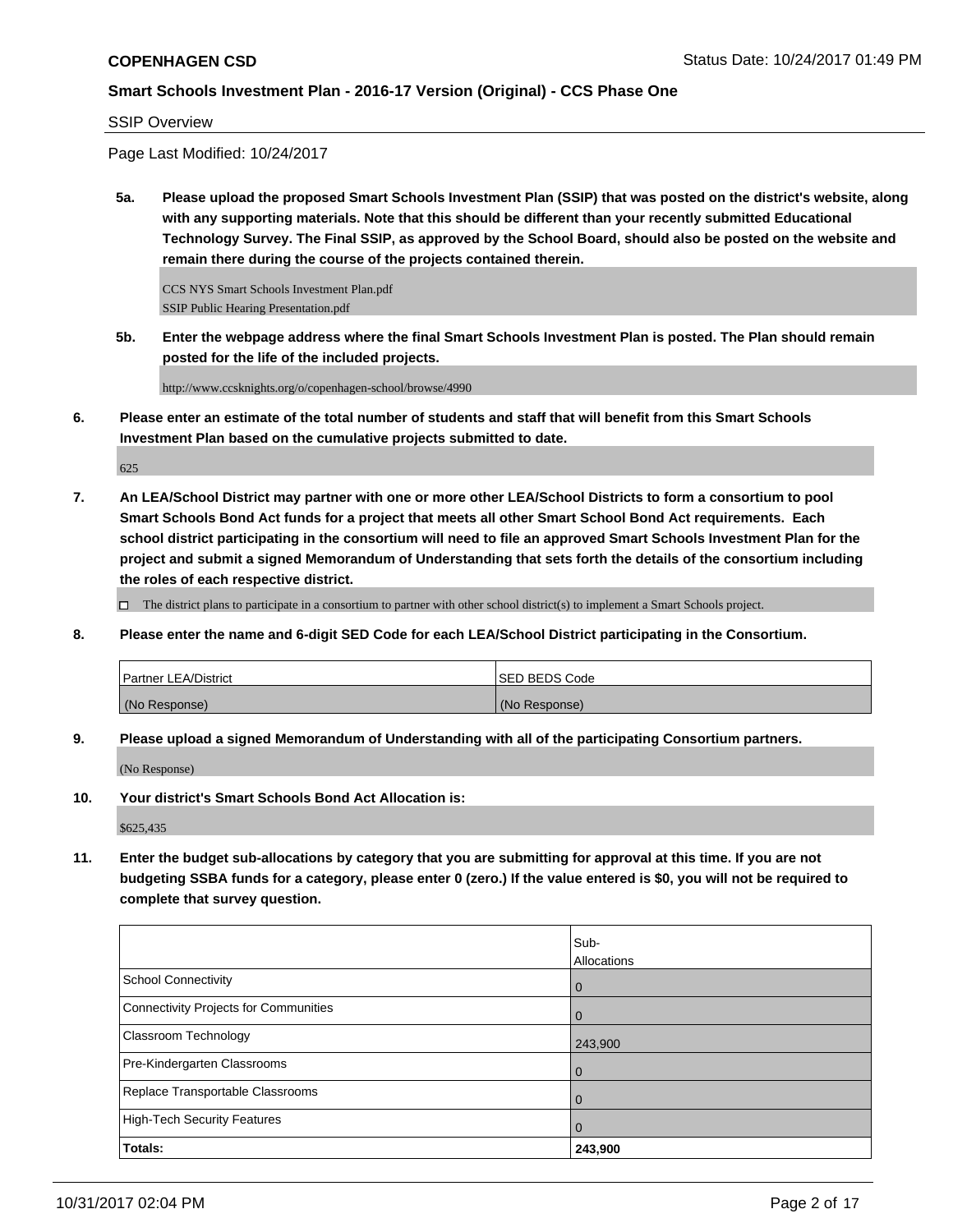#### School Connectivity

Page Last Modified: 10/24/2017

- **1. In order for students and faculty to receive the maximum benefit from the technology made available under the Smart Schools Bond Act, their school buildings must possess sufficient connectivity infrastructure to ensure that devices can be used during the school day. Smart Schools Investment Plans must demonstrate that:**
	- **sufficient infrastructure that meets the Federal Communications Commission's 100 Mbps per 1,000 students standard currently exists in the buildings where new devices will be deployed, or**
	- **is a planned use of a portion of Smart Schools Bond Act funds, or**
	- **is under development through another funding source.**

**Smart Schools Bond Act funds used for technology infrastructure or classroom technology investments must increase the number of school buildings that meet or exceed the minimum speed standard of 100 Mbps per 1,000 students and staff within 12 months. This standard may be met on either a contracted 24/7 firm service or a "burstable" capability. If the standard is met under the burstable criteria, it must be:**

**1. Specifically codified in a service contract with a provider, and**

**2. Guaranteed to be available to all students and devices as needed, particularly during periods of high demand, such as computer-based testing (CBT) periods.**

**Please describe how your district already meets or is planning to meet this standard within 12 months of plan submission.**

(No Response)

**1a. If a district believes that it will be impossible to meet this standard within 12 months, it may apply for a waiver of this requirement, as described on the Smart Schools website. The waiver must be filed and approved by SED prior to submitting this survey.**

**2. Connectivity Speed Calculator (Required)**

|                         | l Number of<br>Students | Multiply by<br>100 Kbps | Divide by 1000 Current Speed<br>to Convert to<br>Required<br>Speed in Mb | lin Mb           | Expected<br>Speed to be<br>Attained Within Required<br>12 Months | <b>Expected Date</b><br>When<br>Speed Will be<br>Met |
|-------------------------|-------------------------|-------------------------|--------------------------------------------------------------------------|------------------|------------------------------------------------------------------|------------------------------------------------------|
| <b>Calculated Speed</b> | (No<br>Response)        | (No Response)           | (No<br>Response)                                                         | (No<br>Response) | (No<br>Response)                                                 | (No<br>Response)                                     |

**3. Describe how you intend to use Smart Schools Bond Act funds for high-speed broadband and/or wireless connectivity projects in school buildings.**

(No Response)

**4. Describe the linkage between the district's District Instructional Technology Plan and the proposed projects. (There should be a link between your response to this question and your response to Question 1 in Part E. Curriculum and Instruction "What are the district's plans to use digital connectivity and technology to improve teaching and learning?)**

(No Response)

 $\Box$  By checking this box, you are certifying that the school district has an approved waiver of this requirement on file with the New York State Education Department.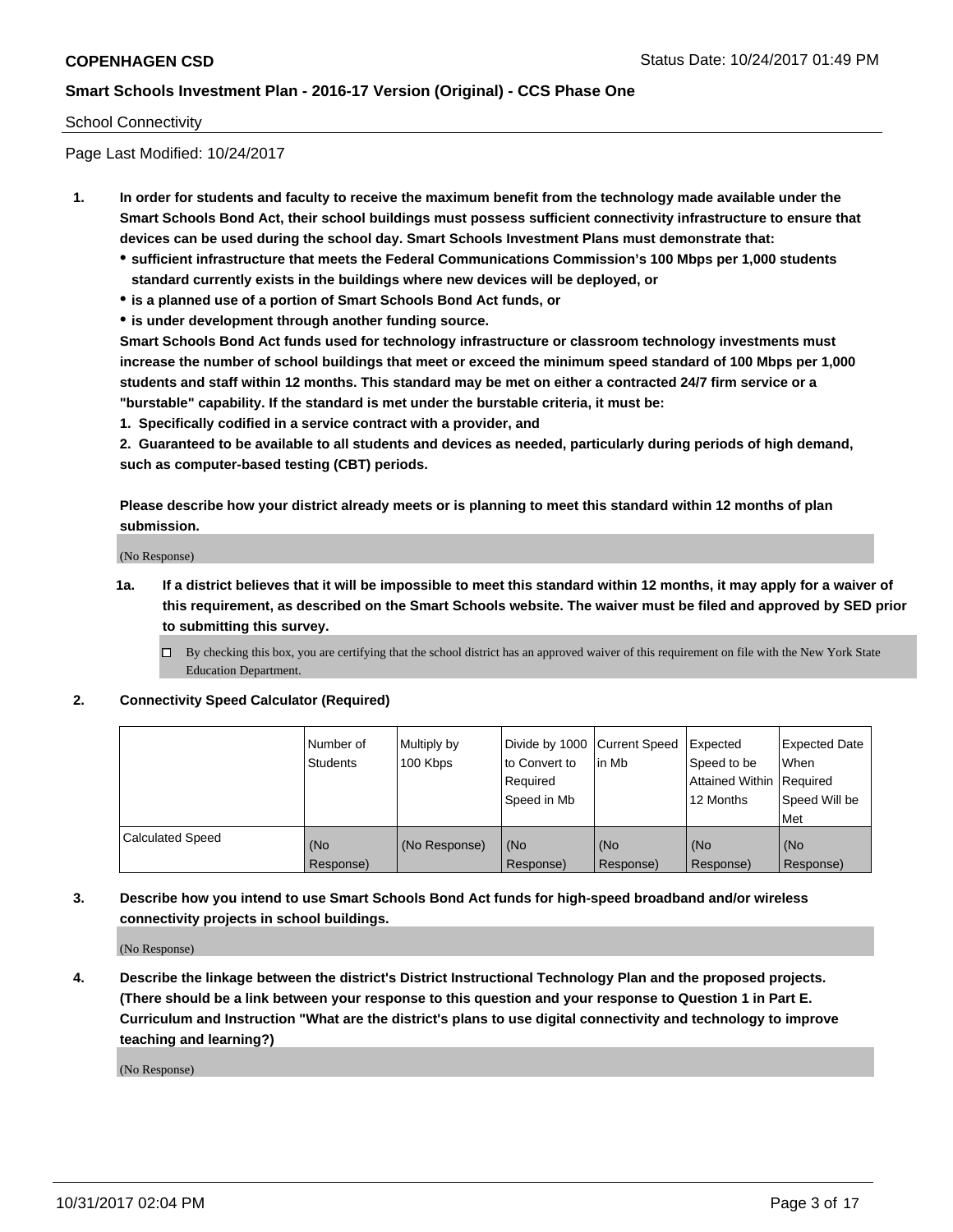#### School Connectivity

Page Last Modified: 10/24/2017

**5. If the district wishes to have students and staff access the Internet from wireless devices within the school building, or in close proximity to it, it must first ensure that it has a robust Wi-Fi network in place that has sufficient bandwidth to meet user demand.**

**Please describe how you have quantified this demand and how you plan to meet this demand.**

(No Response)

**6. As indicated on Page 5 of the guidance, the Office of Facilities Planning will have to conduct a preliminary review of all capital projects, including connectivity projects.**

**Please indicate on a separate row each project number given to you by the Office of Facilities Planning.**

| Project Number |  |
|----------------|--|
|                |  |
| (No Response)  |  |

**7. Certain high-tech security and connectivity infrastructure projects may be eligible for an expedited review process as determined by the Office of Facilities Planning.**

**Was your project deemed eligible for streamlined review?**

(No Response)

**8. Include the name and license number of the architect or engineer of record.**

| Name          | License Number |
|---------------|----------------|
| (No Response) | (No Response)  |

**9. If you are submitting an allocation for School Connectivity complete this table.**

**Note that the calculated Total at the bottom of the table must equal the Total allocation for this category that you entered in the SSIP Overview overall budget.** 

|                                            | Sub-          |
|--------------------------------------------|---------------|
|                                            | Allocation    |
| Network/Access Costs                       | (No Response) |
| <b>Outside Plant Costs</b>                 | (No Response) |
| School Internal Connections and Components | (No Response) |
| <b>Professional Services</b>               | (No Response) |
| Testing                                    | (No Response) |
| <b>Other Upfront Costs</b>                 | (No Response) |
| <b>Other Costs</b>                         | (No Response) |
| Totals:                                    | 0             |

**10. Please detail the type, quantity, per unit cost and total cost of the eligible items under each sub-category. This is especially important for any expenditures listed under the "Other" category. All expenditures must be eligible for tax-exempt financing to be reimbursed through the SSBA. Sufficient detail must be provided so that we can verify this is the case. If you have any questions, please contact us directly through smartschools@nysed.gov. NOTE: Wireless Access Points should be included in this category, not under Classroom Educational Technology,**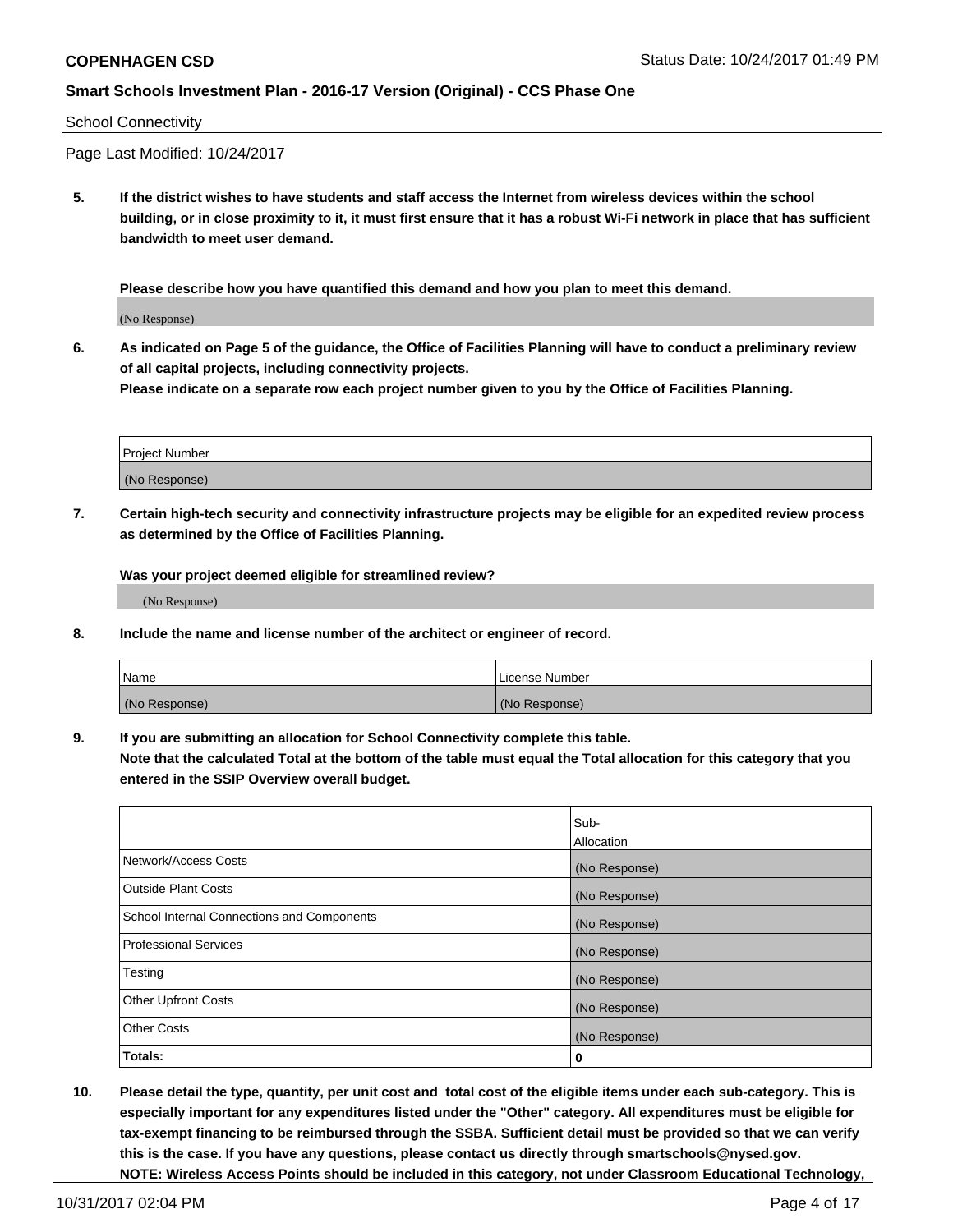School Connectivity

Page Last Modified: 10/24/2017

# **except those that will be loaned/purchased for nonpublic schools. Add rows under each sub-category for additional items, as needed.**

| Select the allowable expenditure | Item to be purchased | Quantity      | Cost per Item | <b>Total Cost</b> |
|----------------------------------|----------------------|---------------|---------------|-------------------|
| type.                            |                      |               |               |                   |
| Repeat to add another item under |                      |               |               |                   |
| each type.                       |                      |               |               |                   |
| (No Response)                    | (No Response)        | (No Response) | (No Response) | (No Response)     |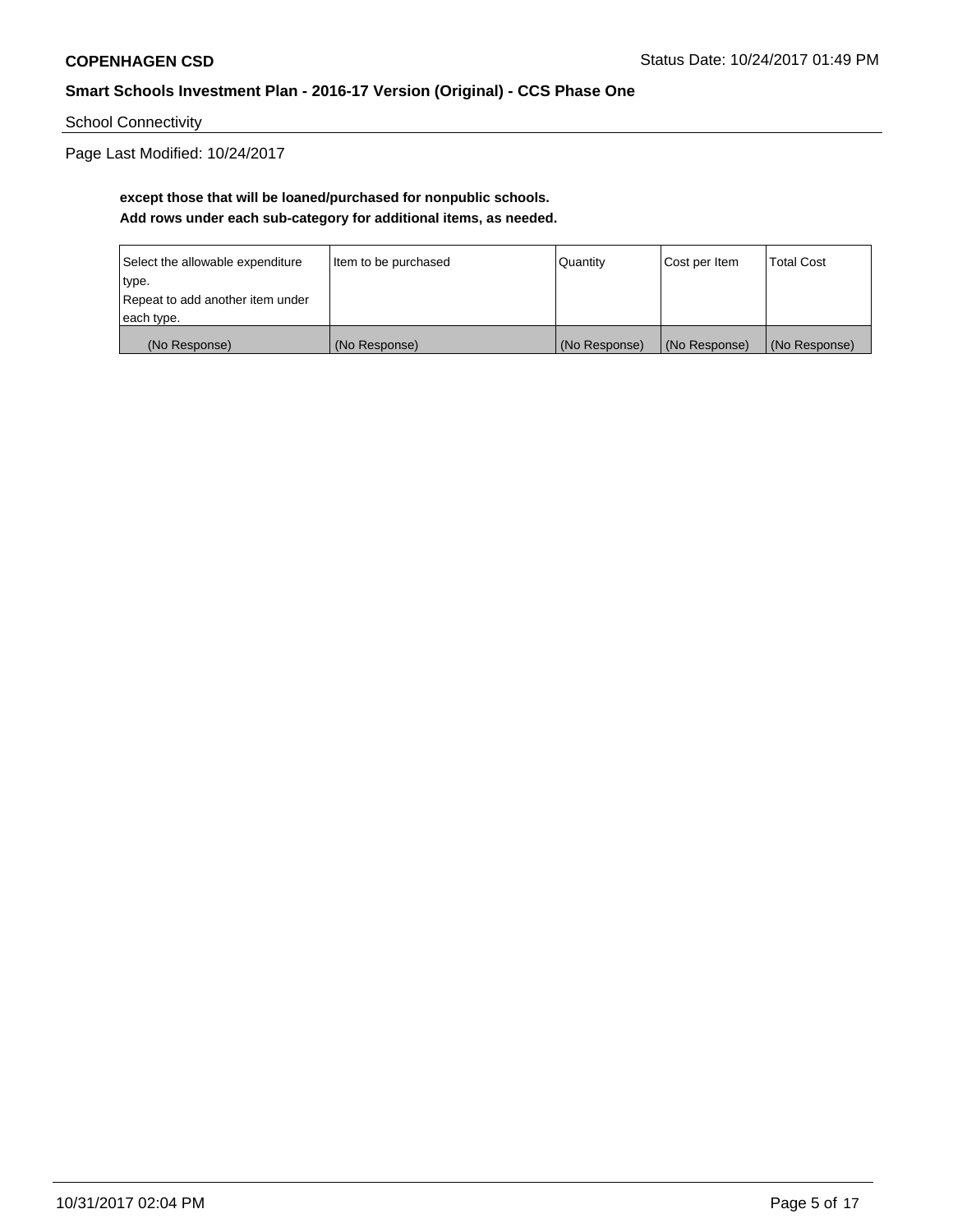Community Connectivity (Broadband and Wireless)

Page Last Modified: 03/06/2017

**1. Describe how you intend to use Smart Schools Bond Act funds for high-speed broadband and/or wireless connectivity projects in the community.**

(No Response)

**2. Please describe how the proposed project(s) will promote student achievement and increase student and/or staff access to the Internet in a manner that enhances student learning and/or instruction outside of the school day and/or school building.**

(No Response)

**3. Community connectivity projects must comply with all the necessary local building codes and regulations (building and related permits are not required prior to plan submission).**

 $\Box$  I certify that we will comply with all the necessary local building codes and regulations.

**4. Please describe the physical location of the proposed investment.**

(No Response)

**5. Please provide the initial list of partners participating in the Community Connectivity Broadband Project, along with their Federal Tax Identification (Employer Identification) number.**

| <b>Project Partners</b> | l Federal ID # |
|-------------------------|----------------|
| (No Response)           | (No Response)  |

**6. If you are submitting an allocation for Community Connectivity, complete this table. Note that the calculated Total at the bottom of the table must equal the Total allocation for this category that you entered in the SSIP Overview overall budget.**

|                                    | Sub-Allocation |
|------------------------------------|----------------|
| Network/Access Costs               | (No Response)  |
| <b>Outside Plant Costs</b>         | (No Response)  |
| <b>Tower Costs</b>                 | (No Response)  |
| <b>Customer Premises Equipment</b> | (No Response)  |
| <b>Professional Services</b>       | (No Response)  |
| Testing                            | (No Response)  |
| <b>Other Upfront Costs</b>         | (No Response)  |
| <b>Other Costs</b>                 | (No Response)  |
| Totals:                            | 0              |

**7. Please detail the type, quantity, per unit cost and total cost of the eligible items under each sub-category. This is especially important for any expenditures listed under the "Other" category. All expenditures must be capital-bond eligible to be reimbursed through the SSBA. If you have any questions, please contact us directly through smartschools@nysed.gov.**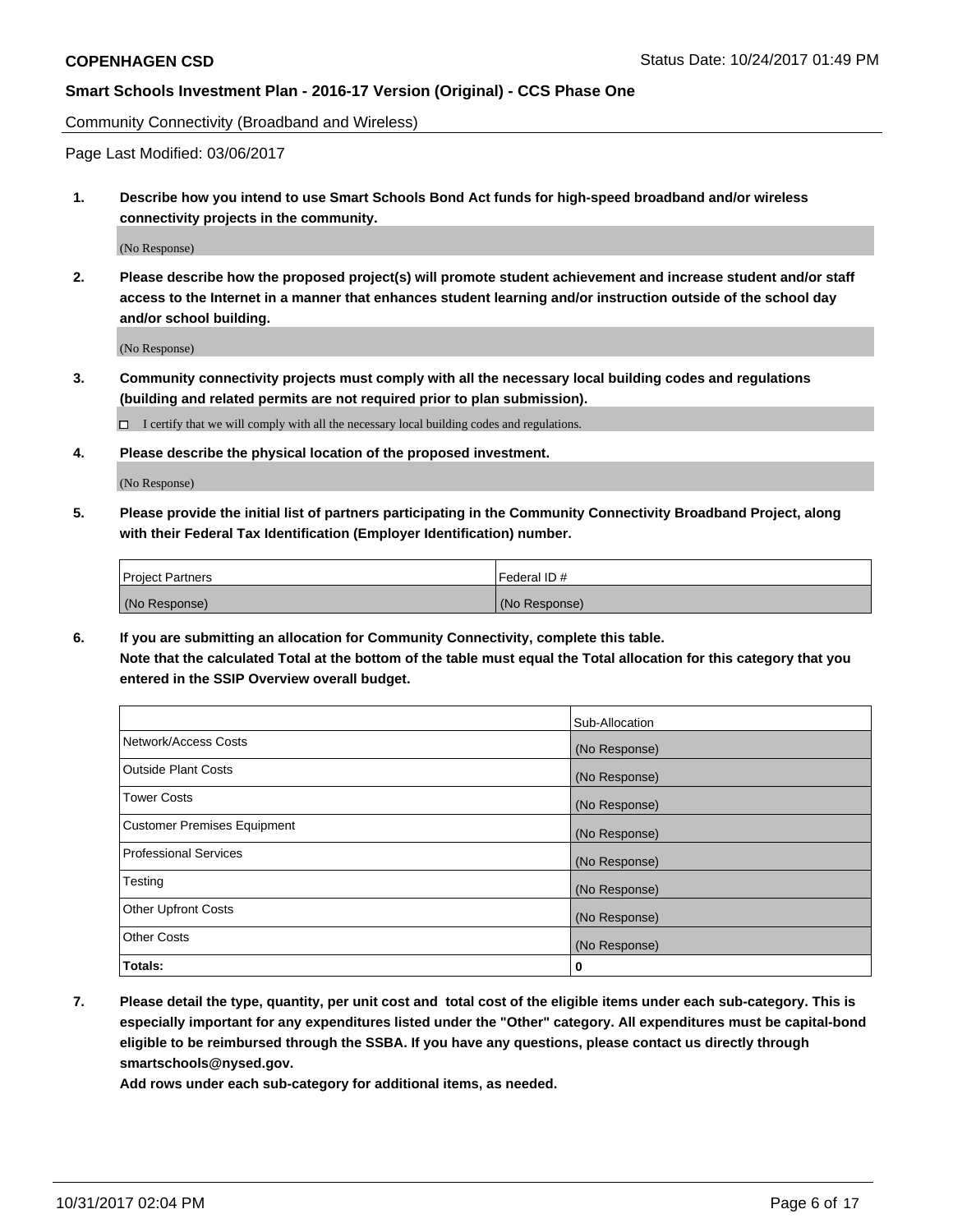Community Connectivity (Broadband and Wireless)

Page Last Modified: 03/06/2017

| Select the allowable expenditure<br>type.<br>Repeat to add another item under<br>each type. | Item to be purchased | Quantity      | Cost per Item | <b>Total Cost</b> |
|---------------------------------------------------------------------------------------------|----------------------|---------------|---------------|-------------------|
| (No Response)                                                                               | (No Response)        | (No Response) | (No Response) | (No Response)     |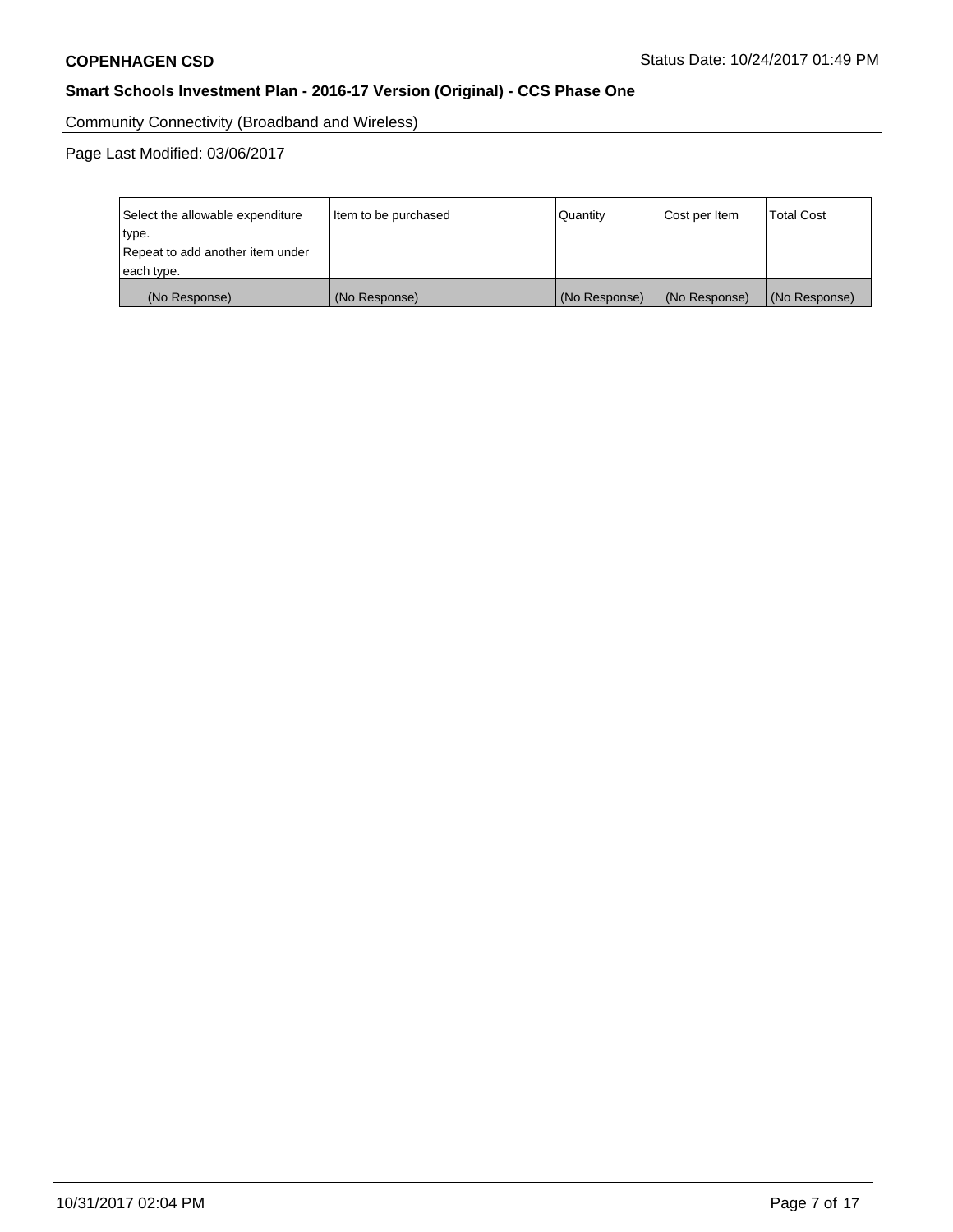## Classroom Learning Technology

Page Last Modified: 10/24/2017

**1. In order for students and faculty to receive the maximum benefit from the technology made available under the Smart Schools Bond Act, their school buildings must possess sufficient connectivity infrastructure to ensure that devices can be used during the school day. Smart Schools Investment Plans must demonstrate that sufficient infrastructure that meets the Federal Communications Commission's 100 Mbps per 1,000 students standard currently exists in the buildings where new devices will be deployed, or is a planned use of a portion of Smart Schools Bond Act funds, or is under development through another funding source.**

**Smart Schools Bond Act funds used for technology infrastructure or classroom technology investments must increase the number of school buildings that meet or exceed the minimum speed standard of 100 Mbps per 1,000 students and staff within 12 months. This standard may be met on either a contracted 24/7 firm service or a "burstable" capability. If the standard is met under the burstable criteria, it must be:**

**1. Specifically codified in a service contract with a provider, and**

**2. Guaranteed to be available to all students and devices as needed, particularly during periods of high demand, such as computer-based testing (CBT) periods.**

**Please describe how your district already meets or is planning to meet this standard within 12 months of plan submission.**

The district invested in its' infrastructure through a capital project to posses sufficient connectivity to support effective use of devices within our school building. Copenhagen School currently has a 1 gig line out to ISP with fiber backbone within our building. We contract with the Mohawk Regional Information Center for our connectivity.

# **1a. If a district believes that it will be impossible to meet this standard within 12 months, it may apply for a waiver of this requirement, as described on the Smart Schools website. The waiver must be filed and approved by SED prior to submitting this survey.**

 $\Box$  By checking this box, you are certifying that the school district has an approved waiver of this requirement on file with the New York State Education Department.

#### **2. Connectivity Speed Calculator (Required)**

|                  | l Number of<br>Students | Multiply by<br>100 Kbps | to Convert to           | Divide by 1000 Current Speed Expected<br>l in Mb | Speed to be                           | Expected Date<br>When |
|------------------|-------------------------|-------------------------|-------------------------|--------------------------------------------------|---------------------------------------|-----------------------|
|                  |                         |                         | Reauired<br>Speed in Mb |                                                  | Attained Within Required<br>12 Months | Speed Will be         |
|                  |                         |                         |                         |                                                  |                                       | Met                   |
| Calculated Speed | 481                     | 48.100                  | 48.1                    | 1000                                             | 1000                                  | Current               |

**3. If the district wishes to have students and staff access the Internet from wireless devices within the school building, or in close proximity to it, it must first ensure that it has a robust Wi-Fi network in place that has sufficient bandwidth to meet user demand.**

#### **Please describe how you have quantified this demand and how you plan to meet this demand.**

The district currently has high-speed broadband and a robust WiFi network capable of supporting existing and SSIP Phase I proposed technologies. The district utilizes a wireless controller to manage and prioritize traffic and access points. Phase II of our SSIP includes utilizing smart school funds to upgrade wireless connectivity throughput by replacing wireless connectivity access points with AC protocol with wave 2 technology.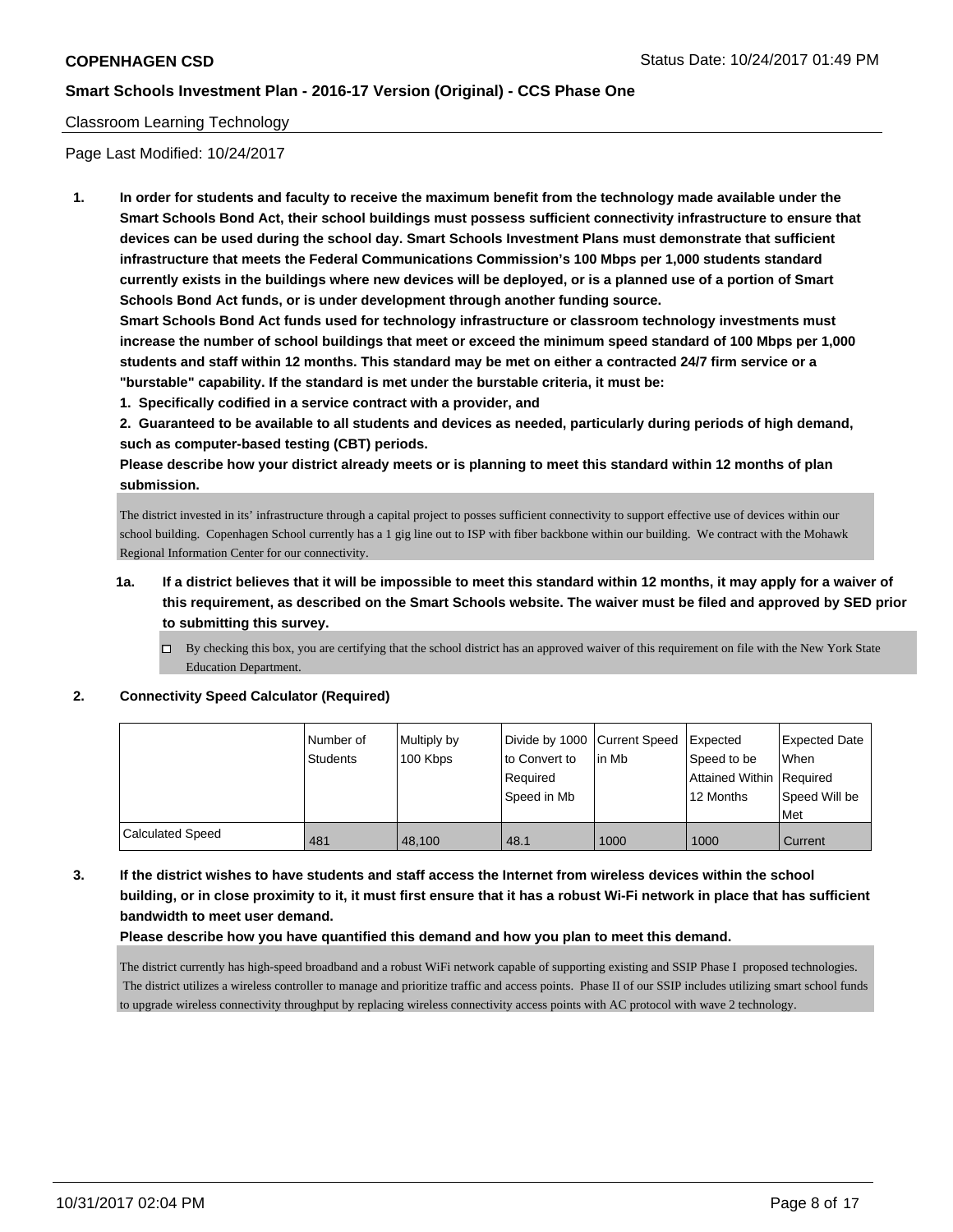#### Classroom Learning Technology

Page Last Modified: 10/24/2017

**4. All New York State public school districts are required to complete and submit an Instructional Technology Plan survey to the New York State Education Department in compliance with Section 753 of the Education Law and per Part 100.12 of the Commissioner's Regulations.**

**Districts that include educational technology purchases as part of their Smart Schools Investment Plan must have a submitted and approved Instructional Technology Plan survey on file with the New York State Education Department.**

- By checking this box, you are certifying that the school district has an approved Instructional Technology Plan survey on file with the New York State Education Department.
- **5. Describe the devices you intend to purchase and their compatibility with existing or planned platforms or systems. Specifically address the adequacy of each facility's electrical, HVAC and other infrastructure necessary to install and support the operation of the planned technology.**

Technology provides the capacity for a complete redefinition of the teaching and learning process. We recognize that technology is not the focus, rather it is the foundation that supports and provides the strength for our learning program. It is our goal at CCS to purchase interactive displays to facilitate learning through technology in each of our instructional spaces to replace aging display solutions, (ie: smart boards and ceiling mounted projectors with projection screens). SSIP funding to provide the purchase of these displays will allow us to standardize interoperability and improve the instructional experience for our teachers and students.

Our electrical capacity is adequate in all locations to support the technologies proposed for purchase.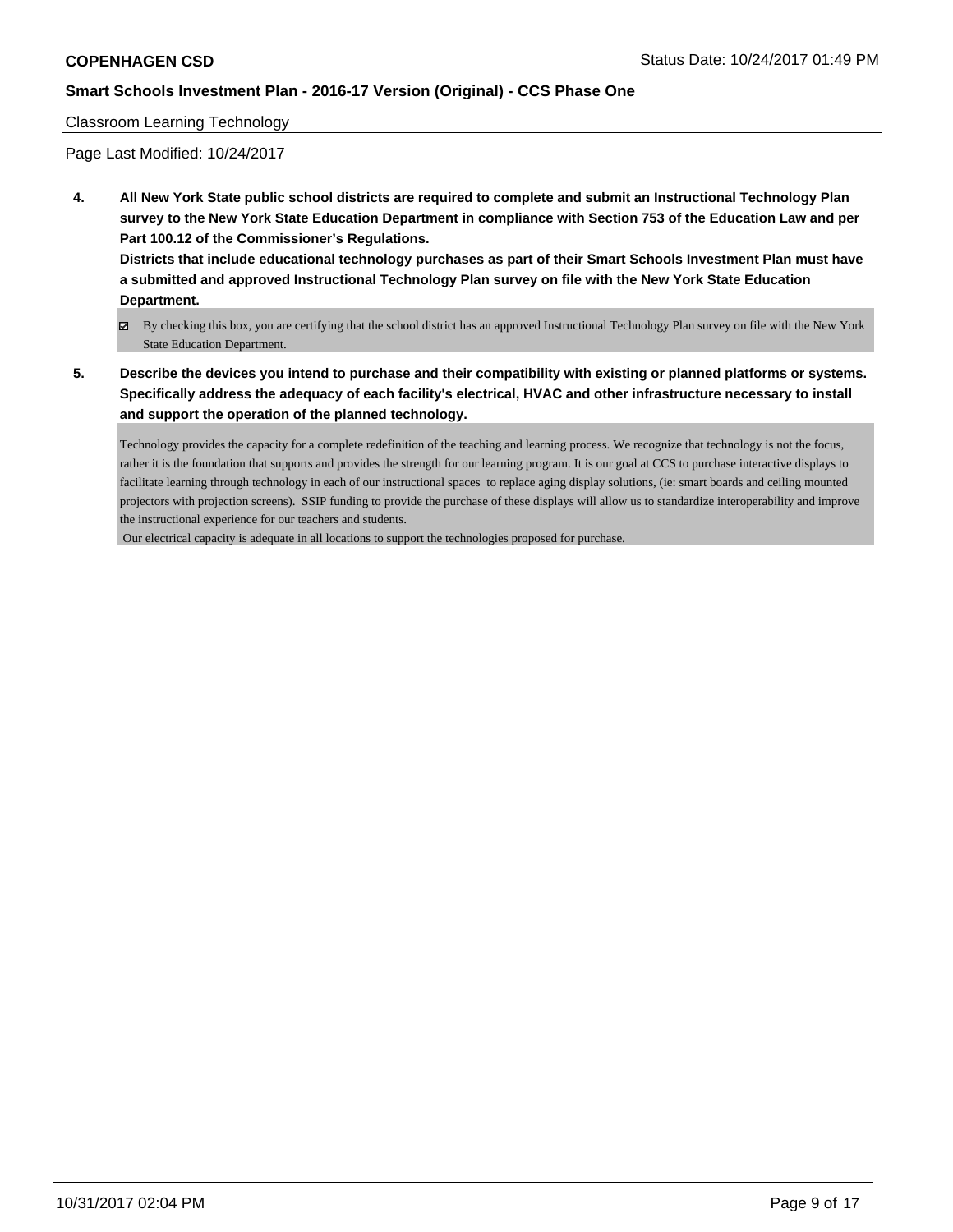#### Classroom Learning Technology

Page Last Modified: 10/24/2017

- **6. Describe how the proposed technology purchases will:**
	- **> enhance differentiated instruction;**
	- **> expand student learning inside and outside the classroom;**
	- **> benefit students with disabilities and English language learners; and**
	- **> contribute to the reduction of other learning gaps that have been identified within the district.**

**The expectation is that districts will place a priority on addressing the needs of students who struggle to succeed in a rigorous curriculum. Responses in this section should specifically address this concern and align with the district's Instructional Technology Plan (in particular Question 2 of E. Curriculum and Instruction: "Does the district's instructional technology plan address the needs of students with disabilities to ensure equitable access to instruction, materials and assessments?" and Question 3 of the same section: "Does the district's instructional technology plan address the provision of assistive technology specifically for students with disabilities to ensure access to and participation in the general curriculum?"**

We recognize that graduates of Copenhagen Central School will require different knowledge, skills, and expectations than previous generations in order to live and work successfully in our global society. To help create the society we desire, young adults will need to know how to learn in rapidly changing work settings, solve problems, and make decisions in an information-rich environment. They will also need to know how to communicate and work with an increasingly divergent peer group in a technologically-oriented society. Instructionally, we need to provide access to tools that enhance pedagogy and classroom lesson-design as well as to actively engage students in their learning. With regard to student learning, the specific classroom technologies we are seeking to purchase will enhance student learning by stimulating intellectual curiosity and capacity while increasing student engagement in their learning. Interactive displays facilitate problem-solving and collaboration between students and enables the educational program to replicate how students seek information in their lives.

These interactive displays will allow all students to visualize the written and spoken word occurring in the classroom. Additionally, teachers will be able to provide supportive curriculum digital resources (print, graphic, interactive, audio, visual, etc.) that will be accessible to all students from the interactive display as it interfaces with their devices. Specifically, ELLs will benefit from the visual element to enhance and increase the rate of their acquisition of the English language as they make connections between what they are seeing and hearing. Built in translators will allow ELLs to keep up with the rest of the class as they learn the content being delivered. These interactive displays will also promote collaboration between both ELL and English Learners and their peers.

Our District's Instructional Technology Plan addresses the provision of assistive technology for students who struggle to succeed in a rigorous curriculum, including special ed students, ELLs, etc. Currently in our 5th year of a 1:1 device initiative, now serving all students Grades K-12, our district has promoted a natural progression of technology integration for our staff and students. The hardware of choice for our District is the iPad which is proven to be an industry leader in its development and stability of disability options for our students with these needs. Through the use of mobile device management software, we manage the individual devices of students with IEPs and provide them with the specific applications and features recommended on their IEPs. These Interactive Displays are the next step we desire to provide the opportunity for high level collaboration with between our students, peers and their teachers. In addition, our Technology Plan allows for the provision of assistive technology devices such as augmentative communication devices and sound field systems, which are fully compatible with the displays we are seeking to purchase.

**7. Where appropriate, describe how the proposed technology purchases will enhance ongoing communication with parents and other stakeholders and help the district facilitate technology-based regional partnerships, including distance learning and other efforts.**

Upgrading and standardizing on our instructional display solutions throughout our district, will allow us to expand upon community partnerships and family connections throughout our District. The interactive displays will provide easy to use, readily available solutions with built-in video conferencing abilities that can serve our students (both onsite and homebound), families and community members. These technologies can and are used to provide opportunities for remote training (Fire, EMT, Coaching, etc.) as well as virtual visits for our students and staff both within the school day and beyond through the many family evening events our District promotes throughout the year. These units will also provide the ability for parents, teachers and administration to connect virtually when necessary to facilitate conferences, meetings and activity shares.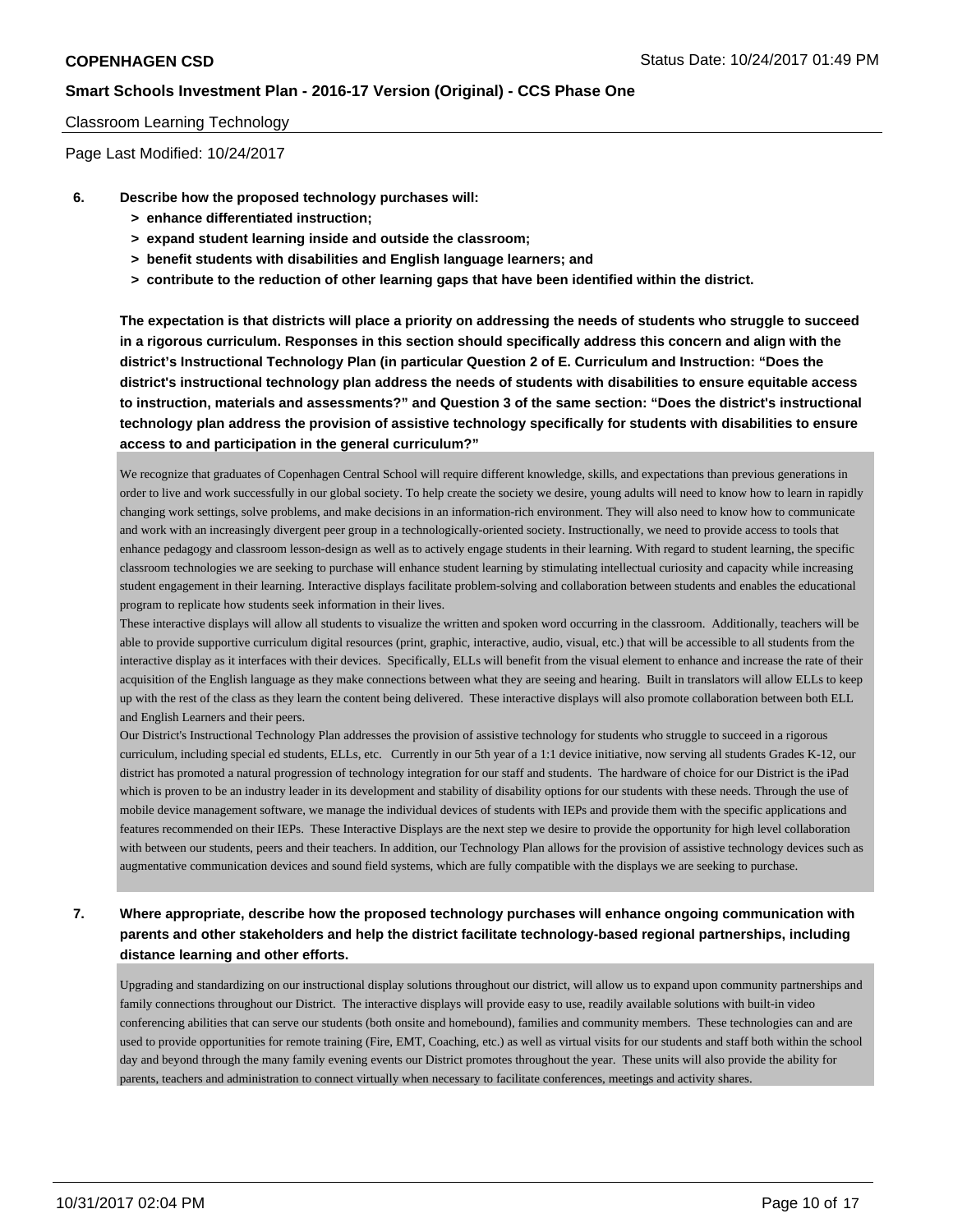#### Classroom Learning Technology

Page Last Modified: 10/24/2017

**8. Describe the district's plan to provide professional development to ensure that administrators, teachers and staff can employ the technology purchased to enhance instruction successfully.**

**Note: This response should be aligned and expanded upon in accordance with your district's response to Question 1 of F. Professional Development of your Instructional Technology Plan: "Please provide a summary of professional development offered to teachers and staff, for the time period covered by this plan, to support technology to enhance teaching and learning. Please include topics, audience and method of delivery within your summary."**

Copenhagen Central School has a rich history of offering quality professional development in the field of instructional technologies. Having been recognized for our innovation in technology, our model has been studied and emulated in schools throughout the state.

CCS was a leader in the implementation of interactive displays, starting in the late 1990s. Throughout the years, classrooms were first outfitted with projection devices linked to desktop computers, leading up to our current situation which includes a variety of display solutions that incorporate a range of interactivity from simple display to interactive touch devices. As each learning space was equipped, we made a conscious effort to match the instructional needs of the classroom and teacher with the available technology within the budget we had to work. This has brought us to a point where our staff understands the importance and philosophy of visual interactive delivery. They are anxious to cross that digital divide into the next generation of interactive classroom teaching and learning solutions.

Our teachers and staff accept technological professional development as just another part of how we do business at CCS. Through the implementation of every project, from the early stages of digital content delivery, to 1:1, to cloud based computing, to learning management systems, teachers have come to expect ongoing quality professional development to ensure seamless, stress-free technology integration. As a district, through the leadership of our Technology Committee, professional development, combined with continuous support, is recognized as the anchor of successful classroom implementation. We have and will continue to utilize a variety of delivery methods to provide training for our staff.

Delivery methods include but are not limited to:

- New Teacher Orientation
- Summer Boot Camps
- "Tech Thursdays"
- Model Schools Trending Technology Committee Participation
- Just in Time Classroom Assistance
- Superintendent's Days
- Faculty Meetings
- Teacher Requests
- Invitation by Interest
- Professional Conferences
- Webinars
- Online Courses

Topics to be covered in the professional development offerings listed above will include but are not limited to:

- The onboard tools specific to interactive displays purchased for classrooms.
- The process of migrating current curriculum to new and potentially different applications.
- Provide supported work time for teachers to modify curriculum to support new philosophies in pedagogy that utilize this new technology provided in their classrooms.
- Connecting our educators to both online resources and communities that provide both content and technical assistance, thereby easing the transition and implementation of these devices within their classrooms.

Beyond that, it is our goal to continue moving our teachers along the continuum from merely substituting technology for traditional classroom activities to completely redefining how learning occurs.

# **9. Districts must contact the SUNY/CUNY teacher preparation program that supplies the largest number of the district's new teachers to request advice on innovative uses and best practices at the intersection of pedagogy and educational technology.**

 $\boxtimes$  By checking this box, you certify that you have contacted the SUNY/CUNY teacher preparation program that supplies the largest number of your new teachers to request advice on these issues.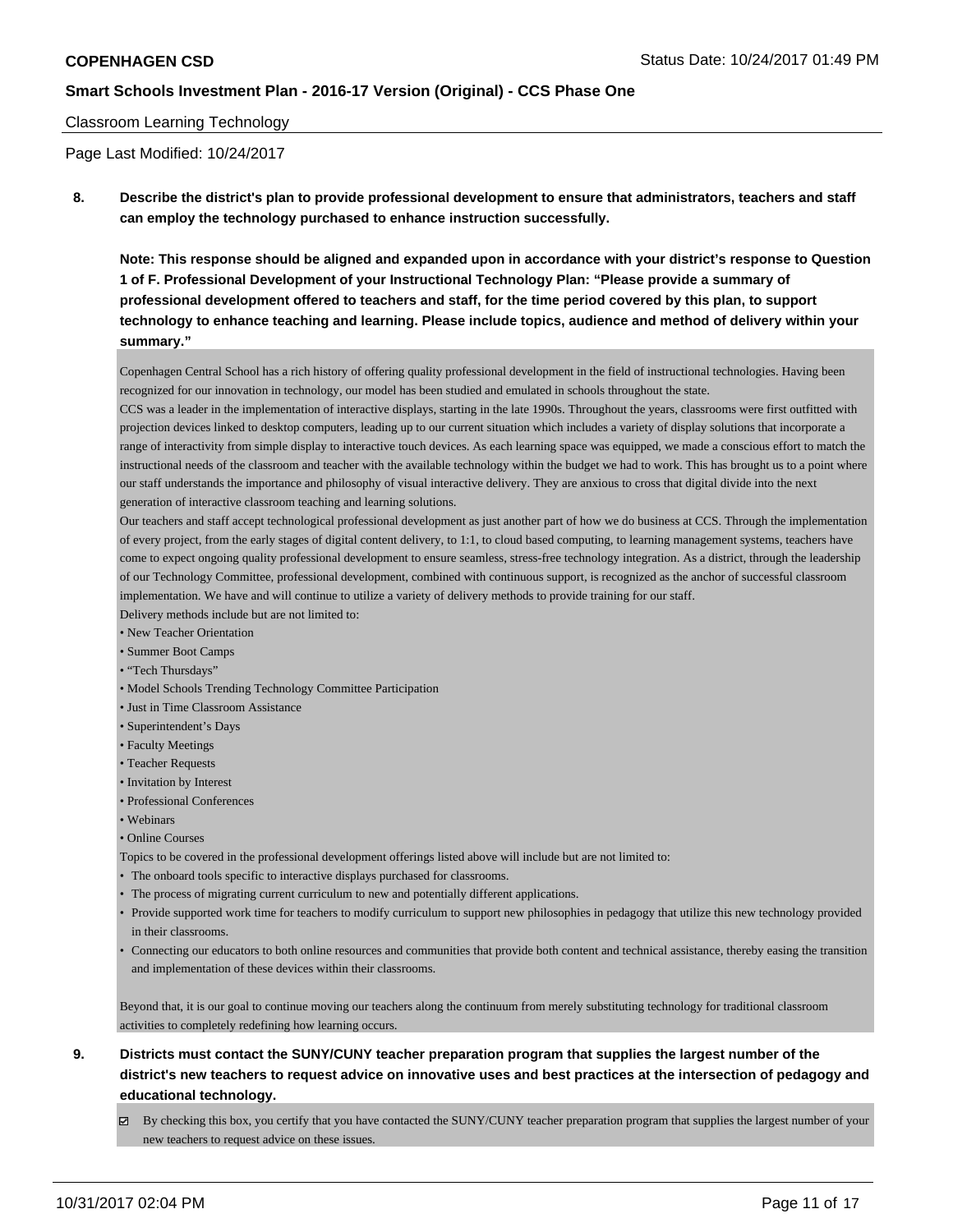Classroom Learning Technology

Page Last Modified: 10/24/2017

**9a. Please enter the name of the SUNY or CUNY Institution that you contacted.**

SUNY Potsdam

**9b. Enter the primary Institution phone number.**

315-267-2515

**9c. Enter the name of the contact person with whom you consulted and/or will be collaborating with on innovative uses of technology and best practices.**

Robyn L. Hosley, Interim Dean, School of Education and Professional Studies

**10. A district whose Smart Schools Investment Plan proposes the purchase of technology devices and other hardware must account for nonpublic schools in the district.**

**Are there nonpublic schools within your school district?**

Yes

 $\boxtimes$  No

#### **11. Nonpublic Classroom Technology Loan Calculator**

**The Smart Schools Bond Act provides that any Classroom Learning Technology purchases made using Smart Schools funds shall be lent, upon request, to nonpublic schools in the district. However, no school district shall be required to loan technology in amounts greater than the total obtained and spent on technology pursuant to the Smart Schools Bond Act and the value of such loan may not exceed the total of \$250 multiplied by the nonpublic school enrollment in the base year at the time of enactment. See:**

**http://www.p12.nysed.gov/mgtserv/smart\_schools/docs/Smart\_Schools\_Bond\_Act\_Guidance\_04.27.15\_Final.pdf.**

|                                       | 1. Classroom<br>Technology<br>Sub-allocation | l 2. Public<br>Enrollment<br>$(2014 - 15)$ | 3. Nonpublic<br>l Enrollment<br>$(2014-15)$ | l 4. Sum of<br>Public and<br>Nonpublic<br>Enrollment                                          | 15. Total Per<br>Pupil Sub-<br>lallocation | l 6. Total<br>Nonpublic Loan<br>Amount |
|---------------------------------------|----------------------------------------------|--------------------------------------------|---------------------------------------------|-----------------------------------------------------------------------------------------------|--------------------------------------------|----------------------------------------|
| Calculated Nonpublic Loan<br>l Amount |                                              |                                            |                                             | (No Response)   (No Response)   (No Response)   (No Response)   (No Response)   (No Response) |                                            |                                        |

**12. To ensure the sustainability of technology purchases made with Smart Schools funds, districts must demonstrate a long-term plan to maintain and replace technology purchases supported by Smart Schools Bond Act funds. This sustainability plan shall demonstrate a district's capacity to support recurring costs of use that are ineligible for Smart Schools Bond Act funding such as device maintenance, technical support, Internet and wireless fees, maintenance of hotspots, staff professional development, building maintenance and the replacement of incidental items. Further, such a sustainability plan shall include a long-term plan for the replacement of purchased devices and equipment at the end of their useful life with other funding sources.**

 $\boxtimes$  By checking this box, you certify that the district has a sustainability plan as described above.

**13. Districts must ensure that devices purchased with Smart Schools Bond funds will be distributed, prepared for use, maintained and supported appropriately. Districts must maintain detailed device inventories in accordance with generally accepted accounting principles.**

By checking this box, you certify that the district has a distribution and inventory management plan and system in place.

**14. If you are submitting an allocation for Classroom Learning Technology complete this table. Note that the calculated Total at the bottom of the table must equal the Total allocation for this category that you entered in the SSIP Overview overall budget.**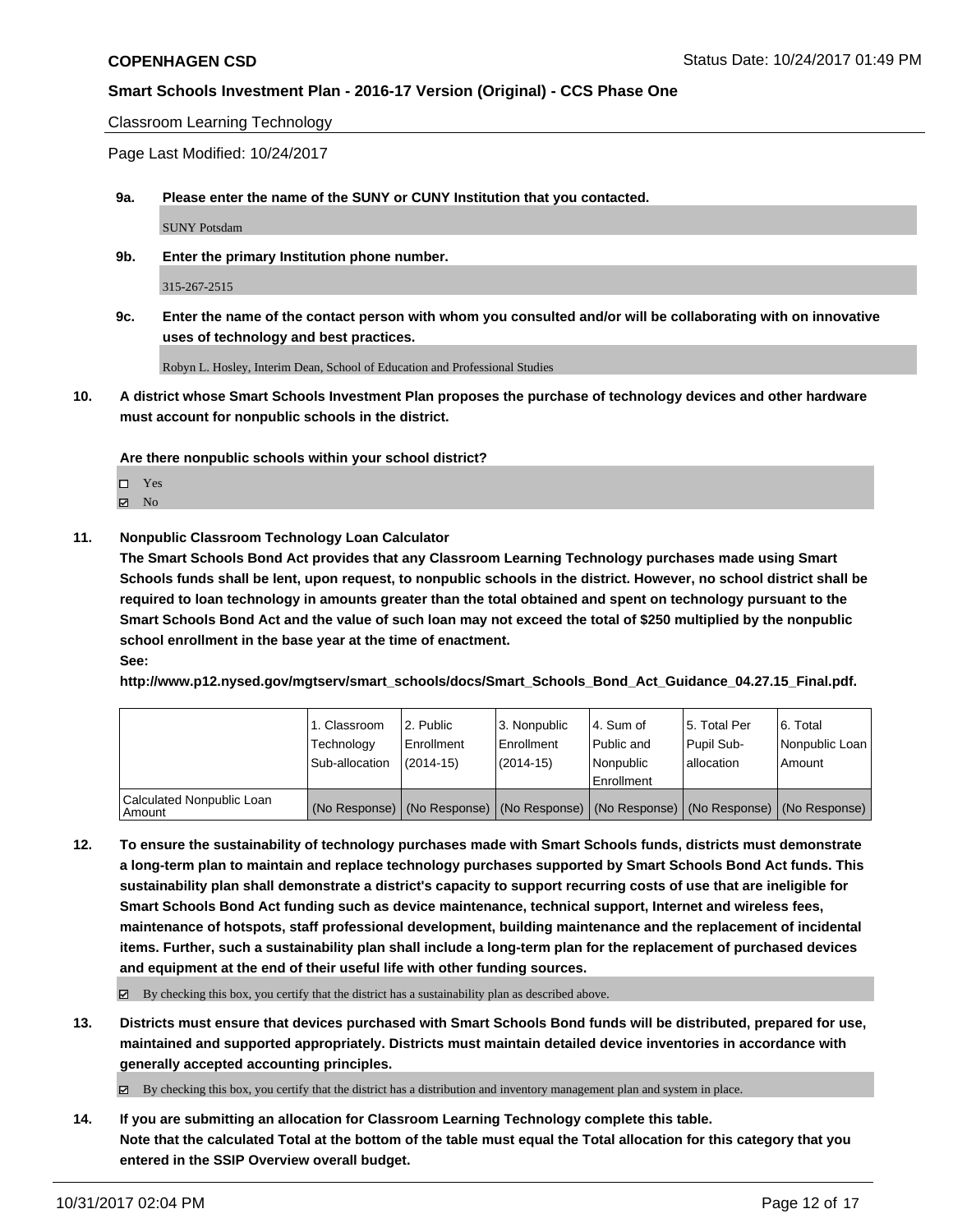# Classroom Learning Technology

Page Last Modified: 10/24/2017

|                         | Sub-Allocation |
|-------------------------|----------------|
| Interactive Whiteboards | 243,900        |
| Computer Servers        | (No Response)  |
| Desktop Computers       | (No Response)  |
| Laptop Computers        | (No Response)  |
| <b>Tablet Computers</b> | (No Response)  |
| <b>Other Costs</b>      | 0              |
| Totals:                 | 243,900        |

**15. Please detail the type, quantity, per unit cost and total cost of the eligible items under each sub-category. This is especially important for any expenditures listed under the "Other" category. All expenditures must be capital-bond eligible to be reimbursed through the SSBA. If you have any questions, please contact us directly through smartschools@nysed.gov.**

**Please specify in the "Item to be Purchased" field which specific expenditures and items are planned to meet the district's nonpublic loan requirement, if applicable.**

**NOTE: Wireless Access Points that will be loaned/purchased for nonpublic schools should ONLY be included in this category, not under School Connectivity, where public school districts would list them.**

| Select the allowable expenditure | Iltem to be Purchased                                          | Quantity | Cost per Item | <b>Total Cost</b> |
|----------------------------------|----------------------------------------------------------------|----------|---------------|-------------------|
| type.                            |                                                                |          |               |                   |
| Repeat to add another item under |                                                                |          |               |                   |
| each type.                       |                                                                |          |               |                   |
| Interactive Whiteboards          | Newline Interactive 75                                         | 45       | 4,495         | 202,275           |
| Interactive Whiteboards          | Newline Interactive TRUTOUCH Wall<br>Mount                     | 45       | 75            | 3,375             |
| Interactive Whiteboards          | Newline Interactive TRUTOUCH<br>onBoard Computer (HD video) i& | 45       | 850           | 38,250            |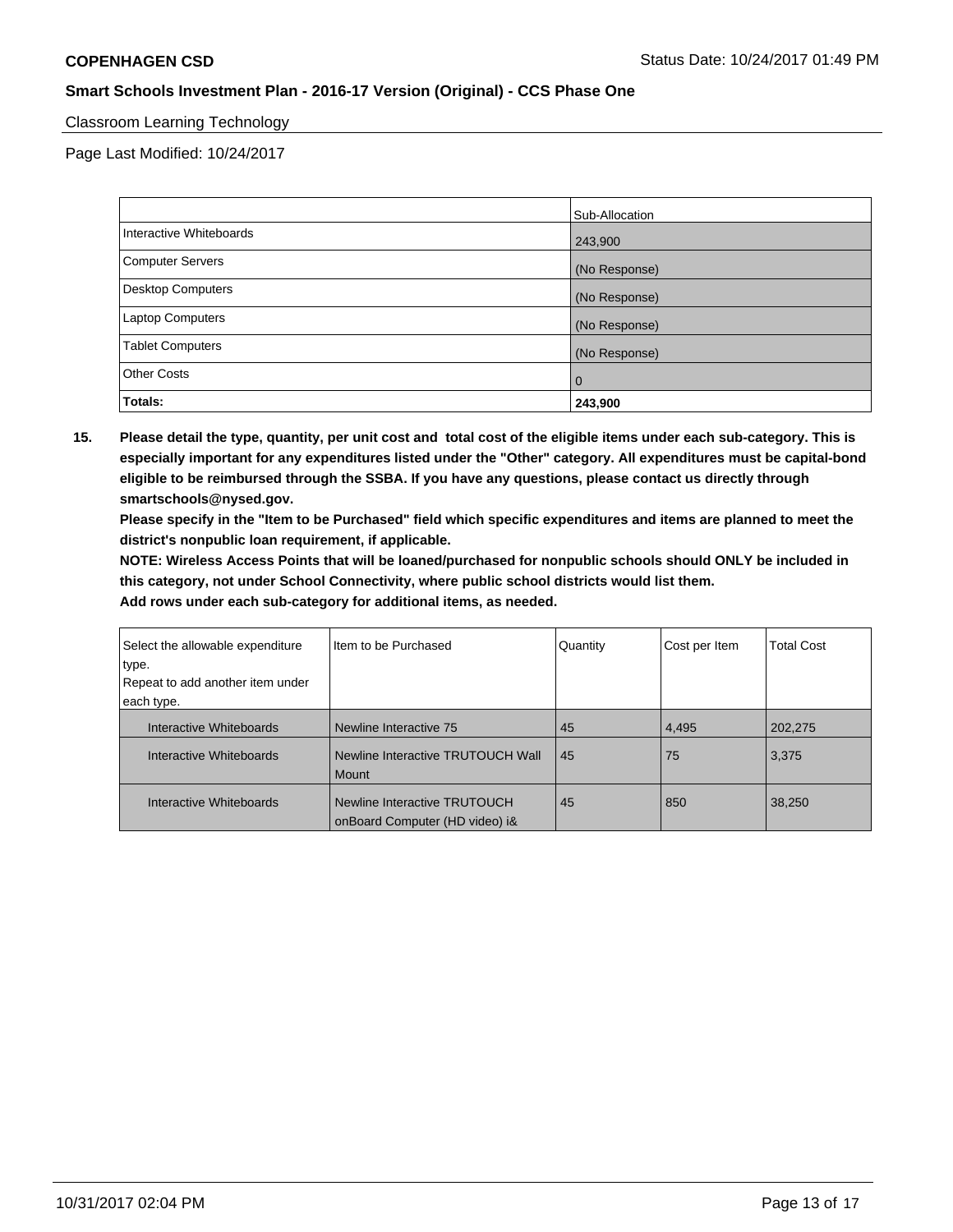#### Pre-Kindergarten Classrooms

Page Last Modified: 10/24/2017

**1. Provide information regarding how and where the district is currently serving pre-kindergarten students and justify the need for additional space with enrollment projections over 3 years.**

(No Response)

- **2. Describe the district's plan to construct, enhance or modernize education facilities to accommodate prekindergarten programs. Such plans must include:**
	- **Specific descriptions of what the district intends to do to each space;**
	- **An affirmation that pre-kindergarten classrooms will contain a minimum of 900 square feet per classroom;**
	- **The number of classrooms involved;**
	- **The approximate construction costs per classroom; and**

**- Confirmation that the space is district-owned or has a long-term lease that exceeds the probable useful life of the improvements.**

(No Response)

**3. Smart Schools Bond Act funds may only be used for capital construction costs. Describe the type and amount of additional funds that will be required to support ineligible ongoing costs (e.g. instruction, supplies) associated with any additional pre-kindergarten classrooms that the district plans to add.**

(No Response)

**4. All plans and specifications for the erection, repair, enlargement or remodeling of school buildings in any public school district in the State must be reviewed and approved by the Commissioner. Districts that plan capital projects using their Smart Schools Bond Act funds will undergo a Preliminary Review Process by the Office of Facilities Planning.**

**Please indicate on a separate row each project number given to you by the Office of Facilities Planning.**

| Project Number |  |
|----------------|--|
| (No Response)  |  |

**5. If you have made an allocation for Pre-Kindergarten Classrooms, complete this table.**

**Note that the calculated Total at the bottom of the table must equal the Total allocation for this category that you entered in the SSIP Overview overall budget.**

|                                          | Sub-Allocation |
|------------------------------------------|----------------|
| Construct Pre-K Classrooms               | (No Response)  |
| Enhance/Modernize Educational Facilities | (No Response)  |
| <b>Other Costs</b>                       | (No Response)  |
| <b>Totals:</b>                           | 0              |

**6. Please detail the type, quantity, per unit cost and total cost of the eligible items under each sub-category. This is especially important for any expenditures listed under the "Other" category. All expenditures must be capital-bond eligible to be reimbursed through the SSBA. If you have any questions, please contact us directly through smartschools@nysed.gov.**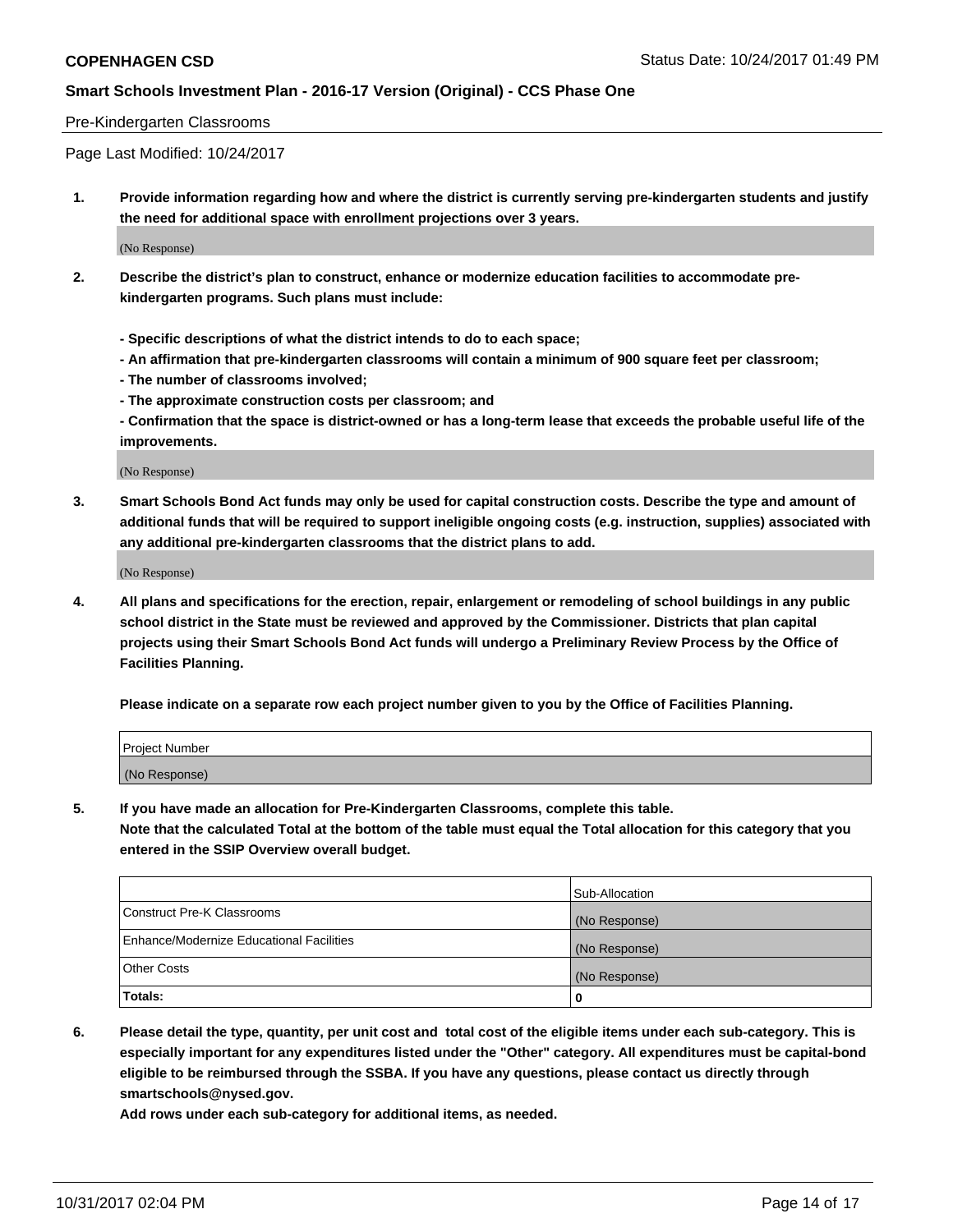# Pre-Kindergarten Classrooms

Page Last Modified: 10/24/2017

| Select the allowable expenditure | Item to be purchased | Quantity      | Cost per Item | <b>Total Cost</b> |
|----------------------------------|----------------------|---------------|---------------|-------------------|
| type.                            |                      |               |               |                   |
| Repeat to add another item under |                      |               |               |                   |
| each type.                       |                      |               |               |                   |
| (No Response)                    | (No Response)        | (No Response) | (No Response) | (No Response)     |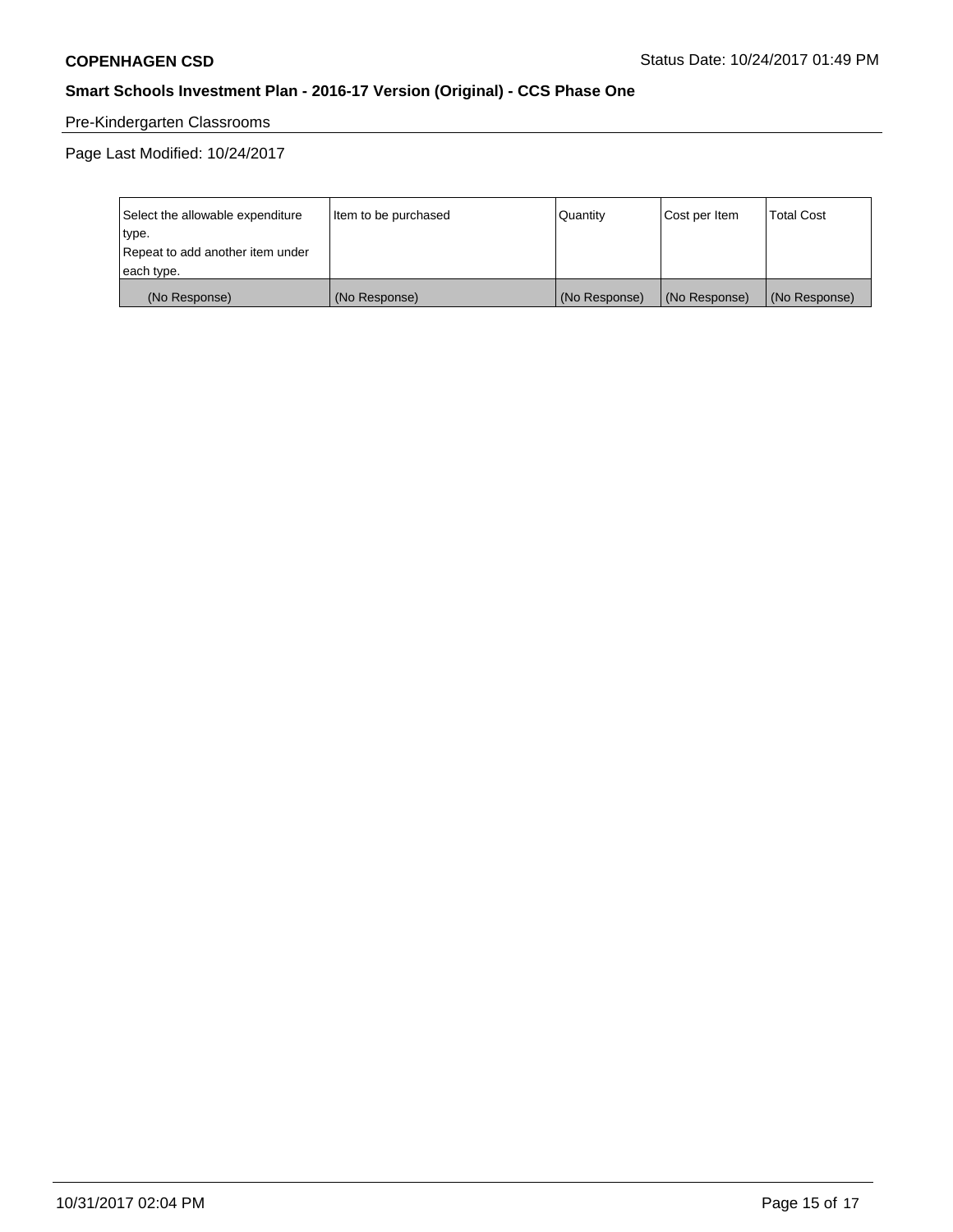Replace Transportable Classrooms

Page Last Modified: 10/24/2017

**1. Describe the district's plan to construct, enhance or modernize education facilities to provide high-quality instructional space by replacing transportable classrooms.**

(No Response)

**2. All plans and specifications for the erection, repair, enlargement or remodeling of school buildings in any public school district in the State must be reviewed and approved by the Commissioner. Districts that plan capital projects using their Smart Schools Bond Act funds will undergo a Preliminary Review Process by the Office of Facilities Planning.**

**Please indicate on a separate row each project number given to you by the Office of Facilities Planning.**

| <b>Project Number</b> |  |
|-----------------------|--|
| (No Response)         |  |

**3. For large projects that seek to blend Smart Schools Bond Act dollars with other funds, please note that Smart Schools Bond Act funds can be allocated on a pro rata basis depending on the number of new classrooms built that directly replace transportable classroom units.**

**If a district seeks to blend Smart Schools Bond Act dollars with other funds describe below what other funds are being used and what portion of the money will be Smart Schools Bond Act funds.**

(No Response)

**4. If you have made an allocation for Replace Transportable Classrooms, complete this table. Note that the calculated Total at the bottom of the table must equal the Total allocation for this category that you entered in the SSIP Overview overall budget.**

|                                                | Sub-Allocation |
|------------------------------------------------|----------------|
| Construct New Instructional Space              | (No Response)  |
| Enhance/Modernize Existing Instructional Space | (No Response)  |
| <b>Other Costs</b>                             | (No Response)  |
| Totals:                                        | 0              |

**5. Please detail the type, quantity, per unit cost and total cost of the eligible items under each sub-category. This is especially important for any expenditures listed under the "Other" category. All expenditures must be capital-bond eligible to be reimbursed through the SSBA. If you have any questions, please contact us directly through smartschools@nysed.gov.**

| Select the allowable expenditure<br>type.<br>Repeat to add another item under<br>each type. | Item to be purchased | Quantity      | Cost per Item | <b>Total Cost</b> |
|---------------------------------------------------------------------------------------------|----------------------|---------------|---------------|-------------------|
|                                                                                             |                      |               |               |                   |
| (No Response)                                                                               | (No Response)        | (No Response) | (No Response) | (No Response)     |